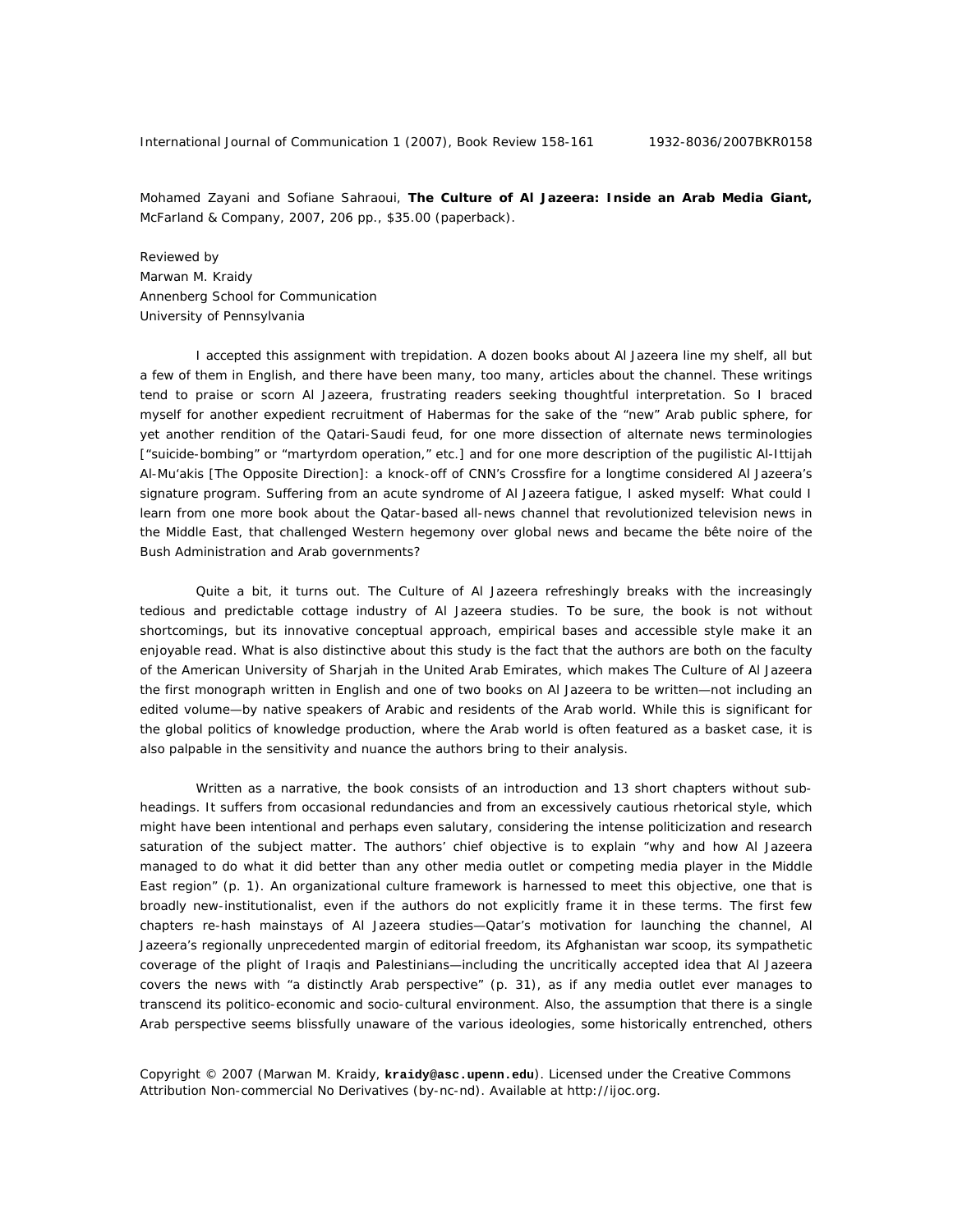emergent, that animate Arab airwaves and opinion pages, including Arab nationalism, Islamism, neoliberalism, and assorted hybrid isms.

It is with the third chapter, "In Search of a Core Capacity," that the book deviates from the standard narrative—journalistic and academic—on Al Jazeera to focus on the channel's organizational uniqueness. If the BBC's core competency is "a commitment to, and record in, the consistent production of innovative high-quality intelligent programming" (p. 43), Al Jazeera does not have any make-or-break characteristic that can be called a core competency. Its success is rather premised on a combination of factors, which according to the authors include flexibility and the promotion of employee initiative, independent thinking and self-growth. But most importantly, Al Jazeera's success resides in the channel's organizational model, the subject of chapter 4, "Unraveling the Business Model." Al Jazeera, the authors argue, was initially built by its founding director, the Qatari Mohammed Jassim Al Ali, as a family business. But the model has evolved as the channel grew in size, reputation and complexity.

Al Jazeera's core "Values and Beliefs" (the title of chapter 5), are its "instinct for breaking the news (p. 60) … a combination of the precision of the BBC and the speed of CNN" (p. 61), its alternative brand of journalism, "publicly funded, but independent-minded" (p. 62)—the authors could have followed up that "public" in this context means the Emir's considerable pocketbook— its tolerance for difference, hence its slogan "the view and the opposite view" and its "Arab orientation." The latter issue is articulated succinctly and eloquently:

People relate to Al Jazeera because it both shares and stages the malaise and sorrow of Arabs. Al Jazeera emerged in an environment marked by a succession of wars and crises and during a time marked by the spirit and defeat of disappointment. As such, Al Jazeera is the channel of Arab disenchantment, articulating what people want to say but cannot say with a rare sense of audacity (p. 66).

This encapsulates Al Jazeera's identity and provides a partial answer to the book's central question. It also offers a still incomplete but nonetheless meaningful rendering of what "Arab perspective" means when it comes to Al Jazeera.

The book's original contribution can be most clearly appreciated in chapter 7, "The People Organization," a textured exploration of how Al Jazeera treats its employees and the often fierce dedication it has elicited from them, especially in the channel's formative years. Al Jazeera, its employees feel, empowers them professionally, and provides them with job security. Perhaps more importantly, the authors reveal, there is a special feeling associated with working at the maverick channel, one of participating in something unique and historically significant. The flipside is that this comes with high expectations—though supportive and empowering, the working environment is extremely demanding and therefore stressful.

A comparative analysis of how Al Jazeera and Al-Arabiya—Al Jazeera's Saudi-funded nemesis react to breaking news provides a clear view into what the authors refer to as the former channel's "instinct" for breaking the news, which involves dispatching a reporter and securing a satellite news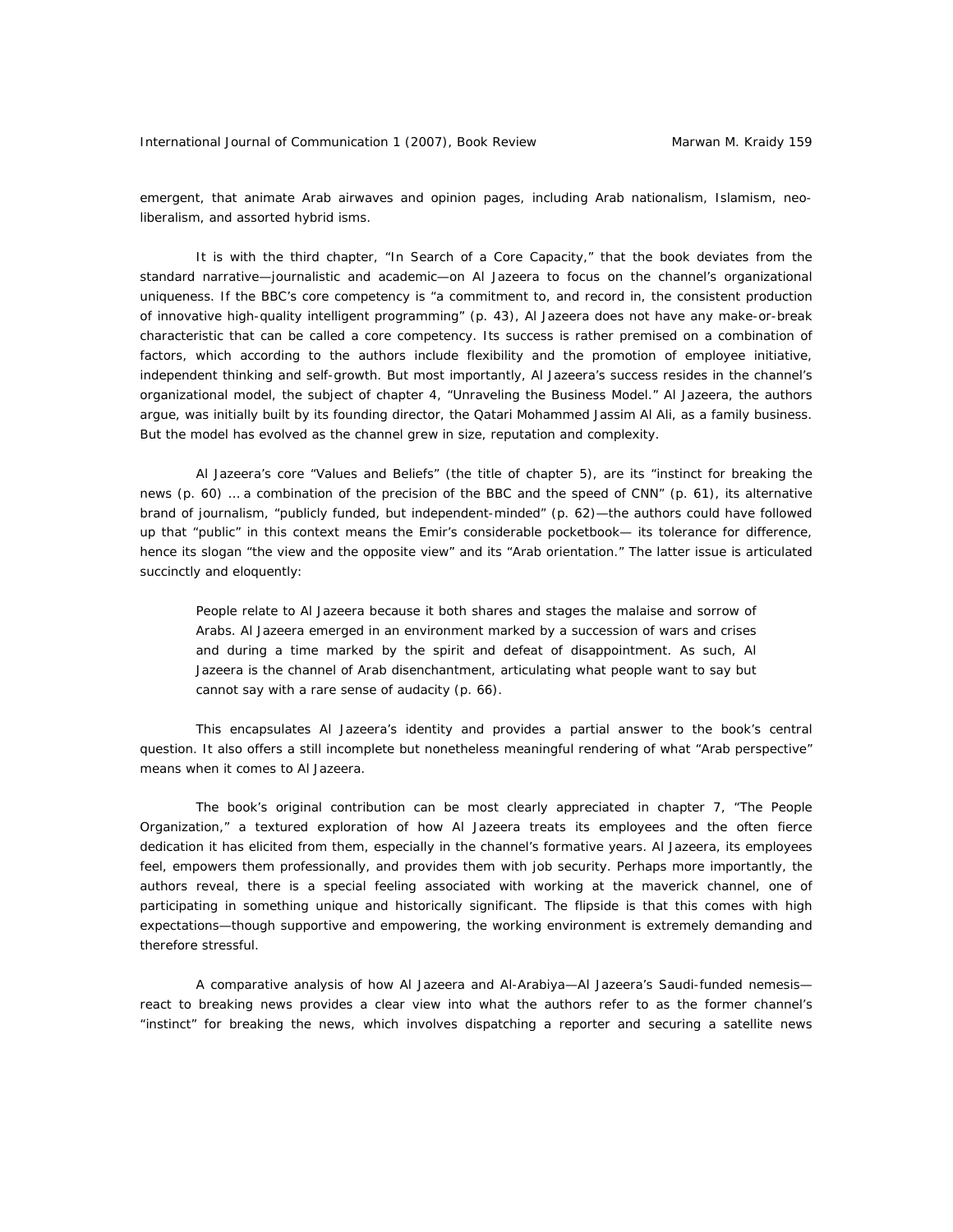gathering (SNG) device to the scene of an unfolding event. At Al Jazeera, Zayani and Sahraoui explain, the process is prompt, and decision-making is delegated to take full advantage of individual initiative within the organization. In contrast, at Al-Arabiya, the process is more convoluted. The authors correctly state that this is due to the fact that, as a producer told them, she "never heard the word budget during her tenure with Al Jazeera" (p. 91) while Al-Arabiya's managers, according to Zayani and Sahraoui, have to watch the bottom line. The authors could have emphasized that Al-Arabiya, like other Saudi-owned media institutions, tends to follow an overly cautious approach to covering the news. Besides, the notion that the bottom-line trumps competitiveness at Al-Arabiya is not evident, since Al-Arabiya's owners' main objective is arguably to counter Al Jazeera rather than making pecuniary profit. The extent to which financial considerations constrain the two leading news channels remains unclear to scholars of Arab media. Both channels, in fact, ride the wave of high energy prices. Qatari natural gas is Al Jazeera's lifeblood; Saudi oil is Al-Arabiya's. Nonetheless, the authors argue that "the absence of money constraints and profit considerations give Al Jazeera an edge over its competitors" (p. 93).

Jamal Demloj, one of the pioneers who moved from the BBC to Al Jazeera when it launched in 1996—later moving on to Abu Dhabi TV and then Al-Arabiya—is the protagonist of the book's most telling story about the importance of individual employee initiative. His last assignment at Al Jazeera, in 1999, was to travel to Kosovo to cover the then imminent NATO bombings. After securing quick approval for his plan and budget, Demloj went to Greece to secure a visa to Yugoslavia, which did not have diplomatic representation in Qatar. After several days of delays in Crete and then Athens, he bribed an employee at the Macedonian consulate in Athens—U.S. \$970, rounding the \$30 visa fee to \$1,000—drove to the Greek-Macedonian border and slipped into Kosovo on March 24, 1999, the day NATO warplanes began bombing raids. Equipped with a camera and an SNG, he ran into flows of Kosovar refugees looking for a safe haven in Macedonia, called Al Jazeera to appear live with footage of the refugees and scooped French TV by a few hours and CNN by a day. A few days later, Al Jazeera's then boss Mohamed Jassim Al Ali sent Demloj a personal fax thanking and commending him for his work in Kosovo. Al Jazeera was then only three years old, and Al Ali's gesture indicates that he indeed treated his staff like an extended family.

But as the channel grew, it experienced growing pains. The fact that Al Jazeera was not able to retain Demloj signals that there are problems within the channel. One of them is tension between news and programs. Whereas the former relies on largely anonymous teamwork, the latter has promoted a star system whereby star program hosts become guardians of fiefdoms that have direct connections to the Qatari political elite, and therefore are not accountable to the institution itself. Repeated pressures mainly from the Bush Administration—on the channel to rein in its editorial line have also had their effect, and "the very perception of the network as a beacon of free speech is starting to succumb to a reality check" (p. 105). There has been friction between members of Al Jazeera's editorial board and staff members, many of whom feel their margin of freedom has been shrinking. And finally, though it is normal for an institution to become less exciting as it grows in size and organizational procedures become formalized, women working for Al-Jazeera told the authors that they encountered limited opportunities for career advancements within the institution. Al Jazeera's treatment of its female staff has not been adequately discussed before, and Al Jazeera's treatment of women on the screen remains open to academic investigation.